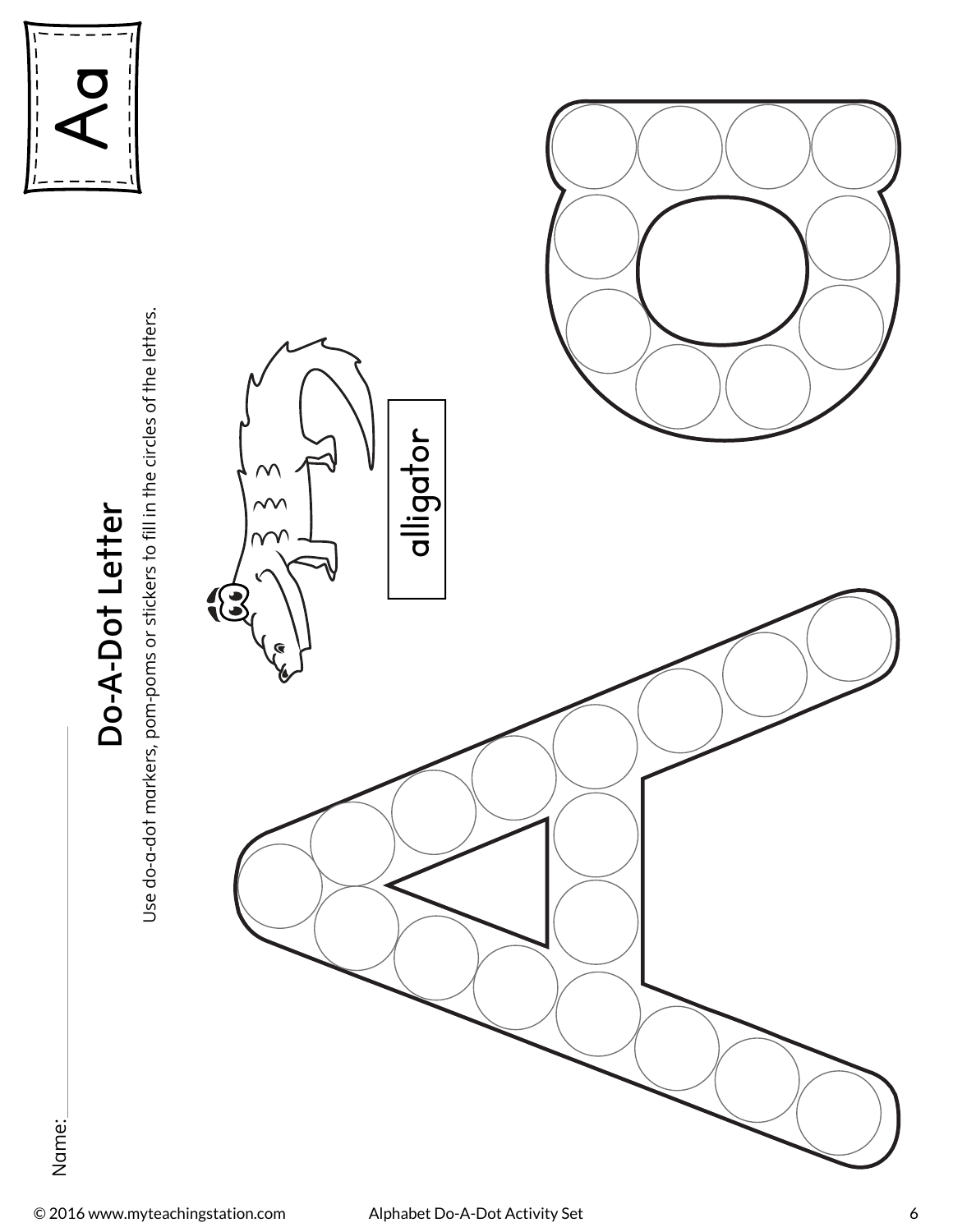

Name: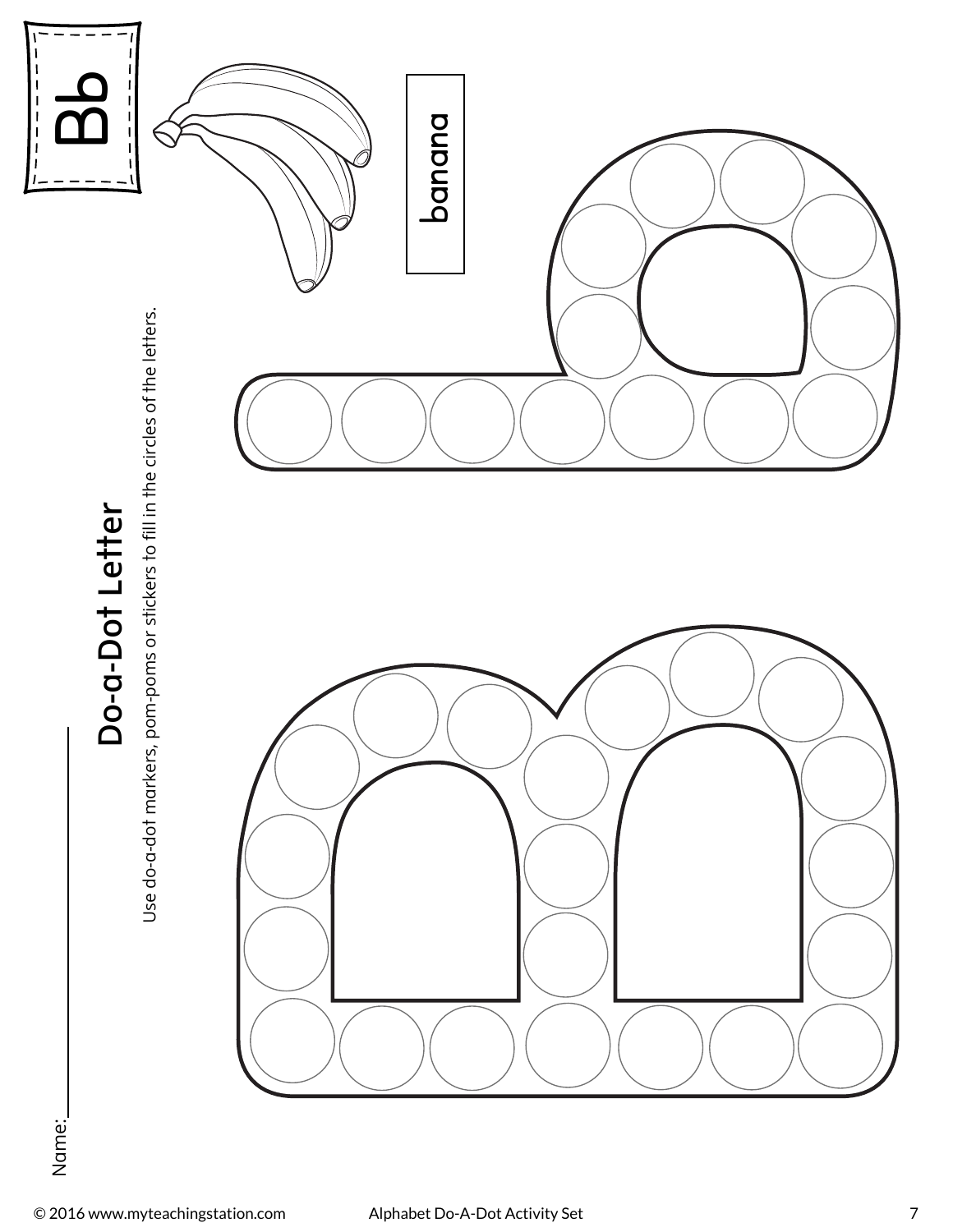

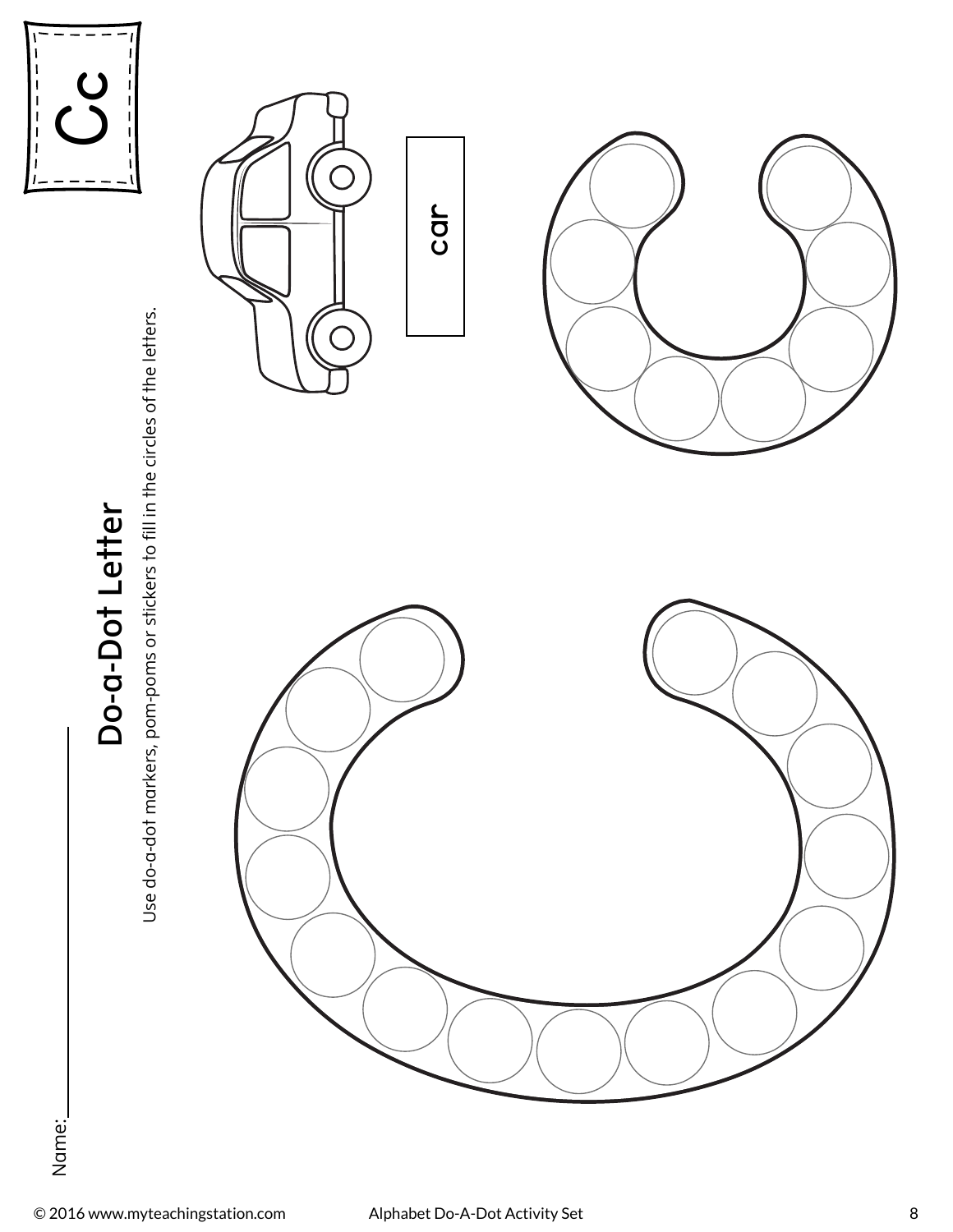

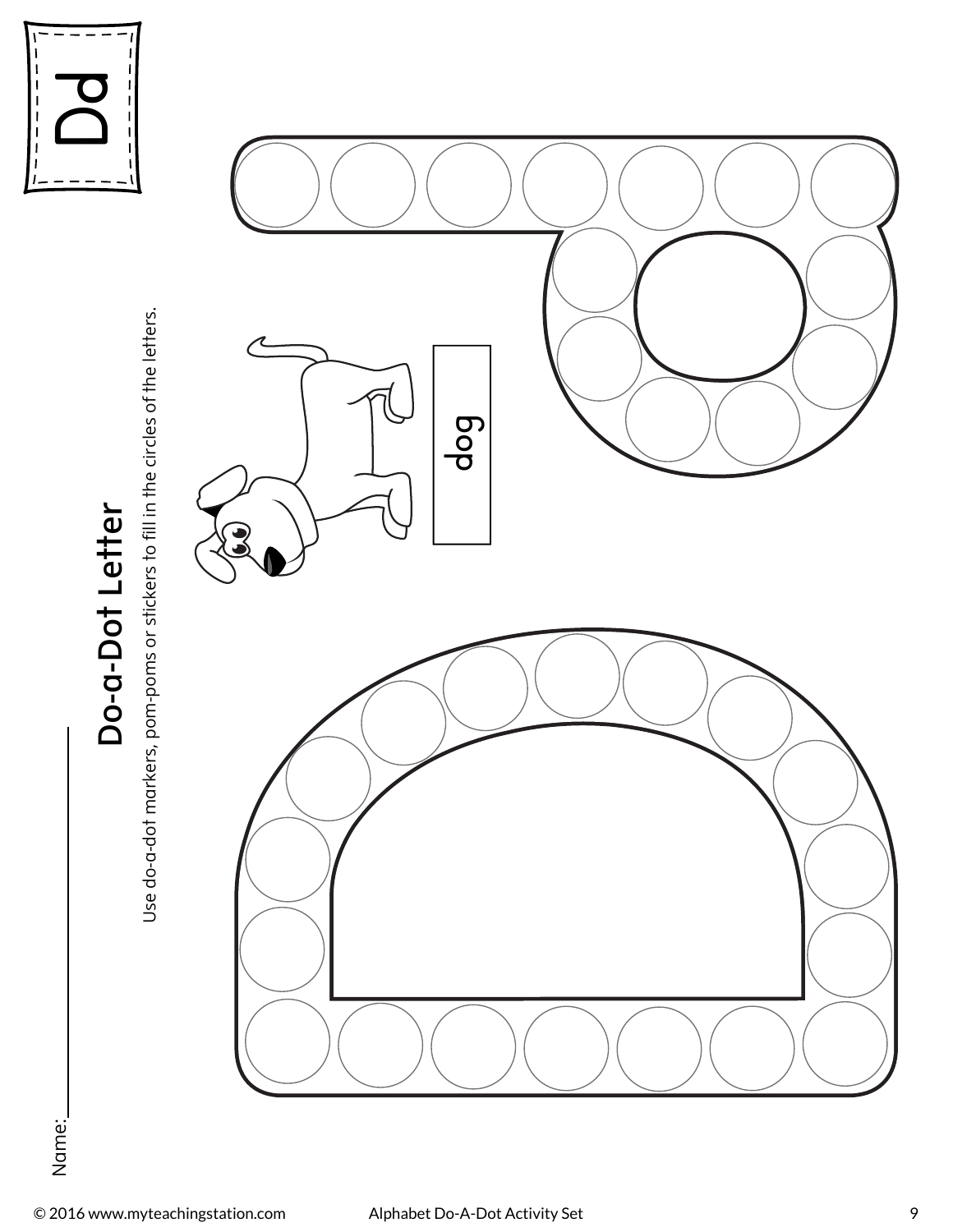

# **E eelephant**

Name:

Use do-a-dot markers, pom-poms or stickers to fill in the circles of the letters.

Use do-a-dot markers, pom-poms or stickers to fill in the circles of the letters.

**Do-A-Dot Letter** 

Do-A-Dot Letter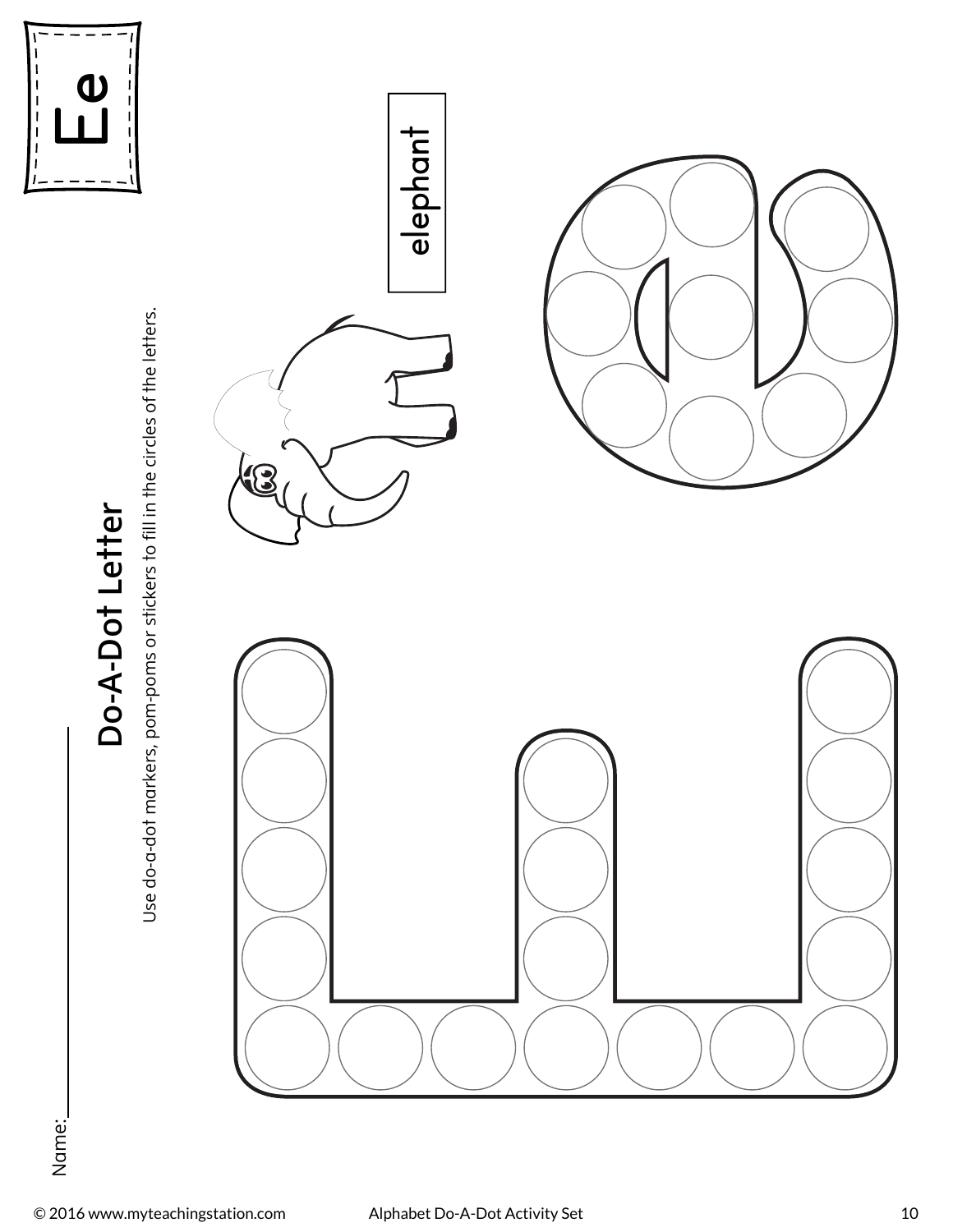

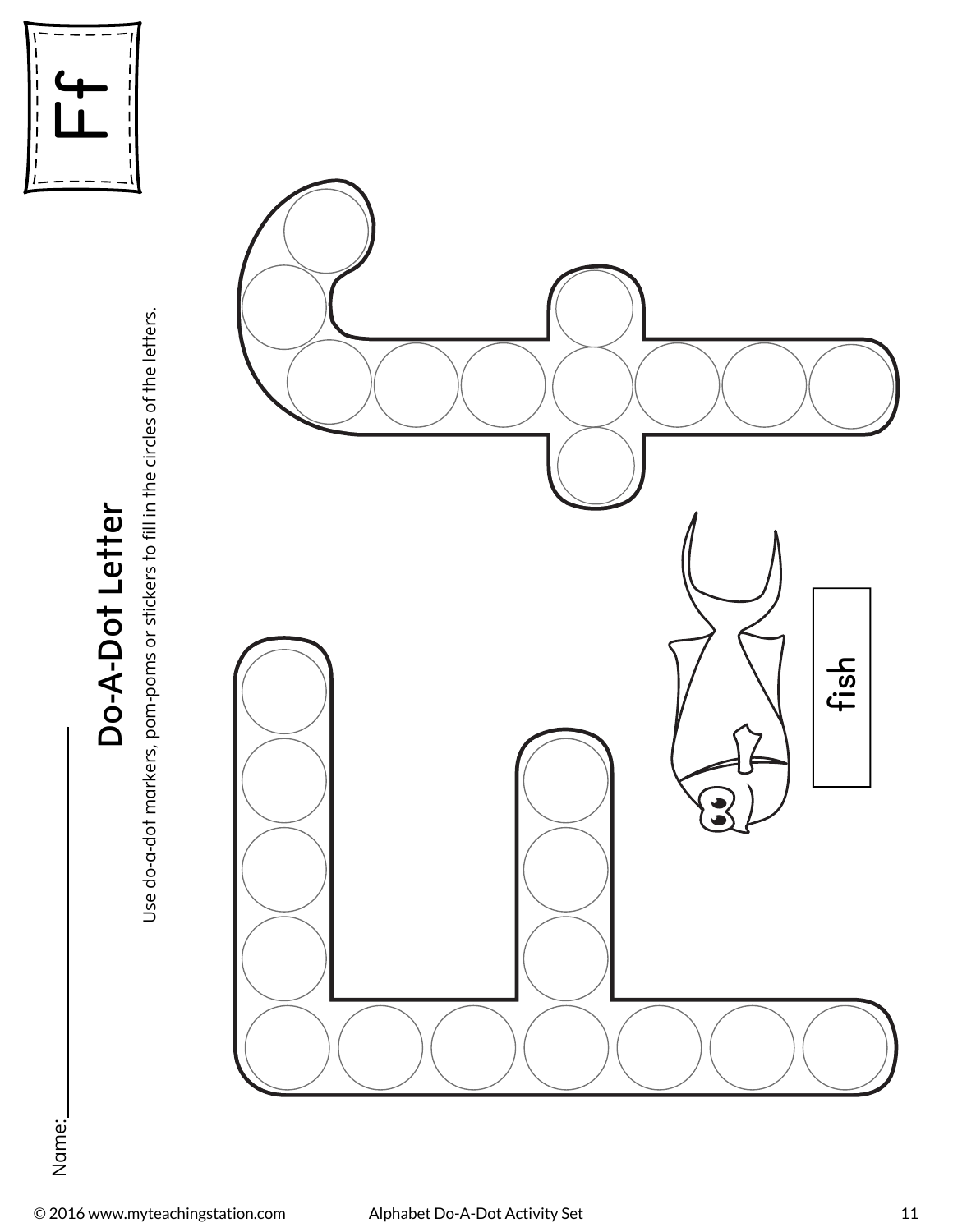Name:



#### **Do-a-Dot Letter**

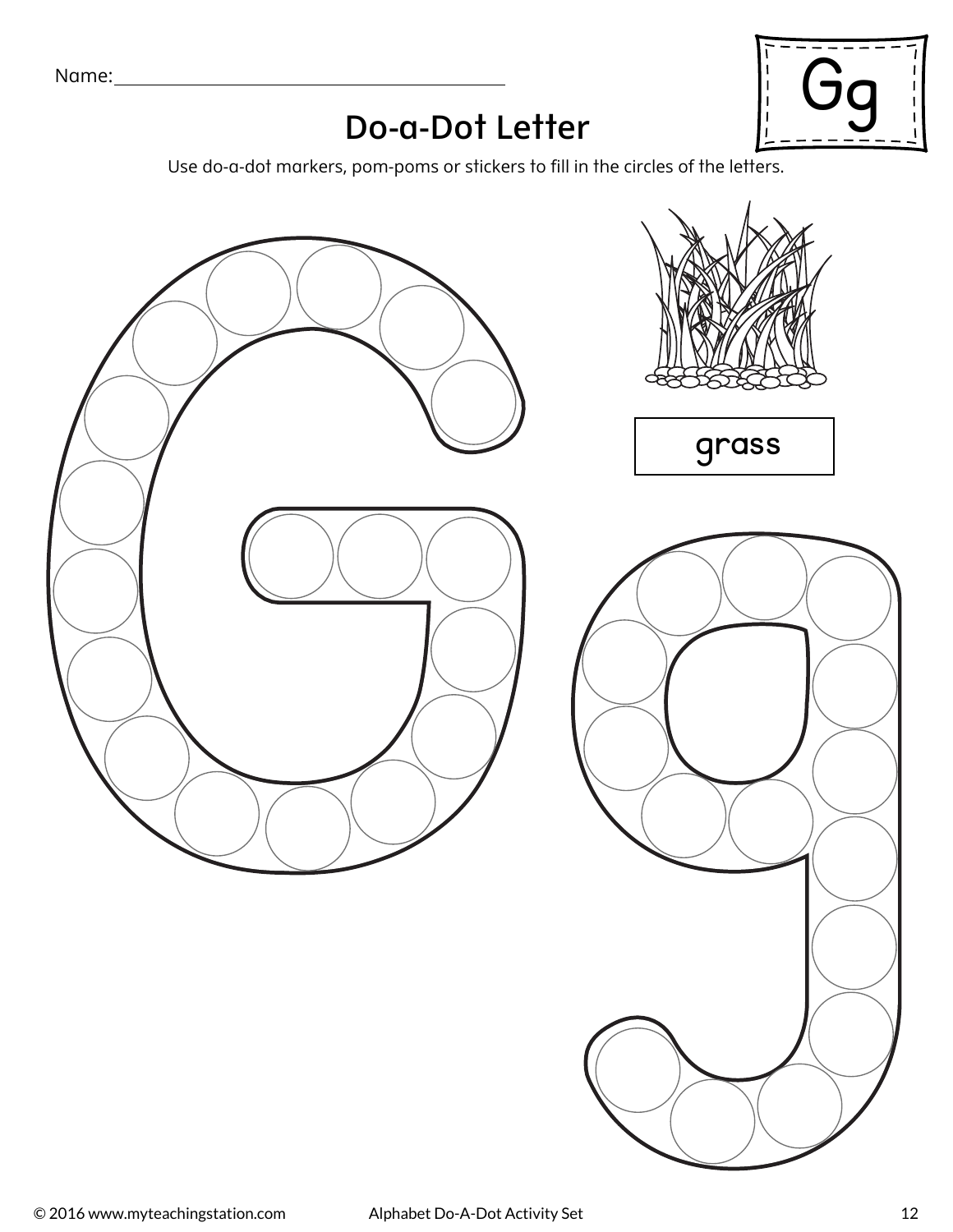



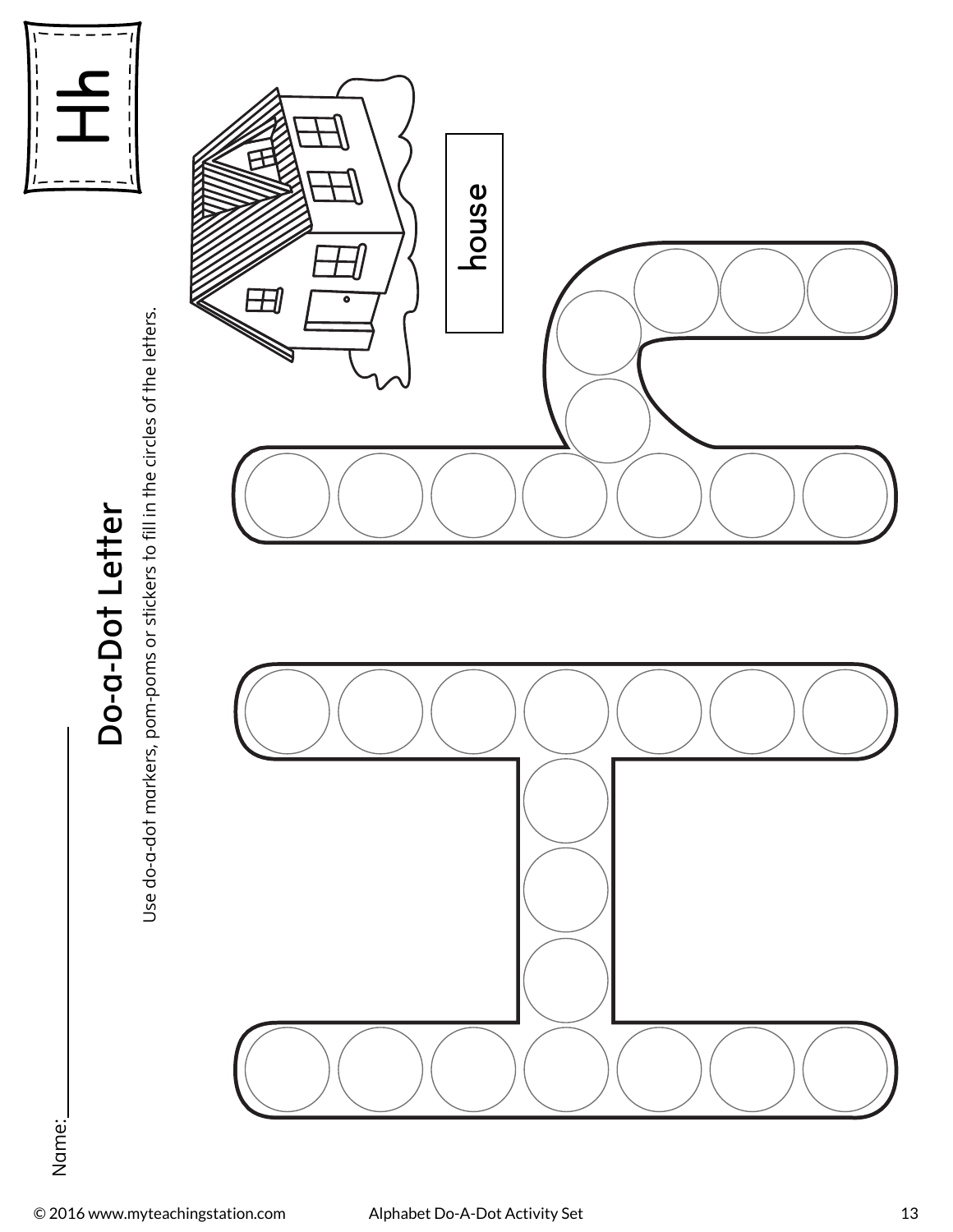

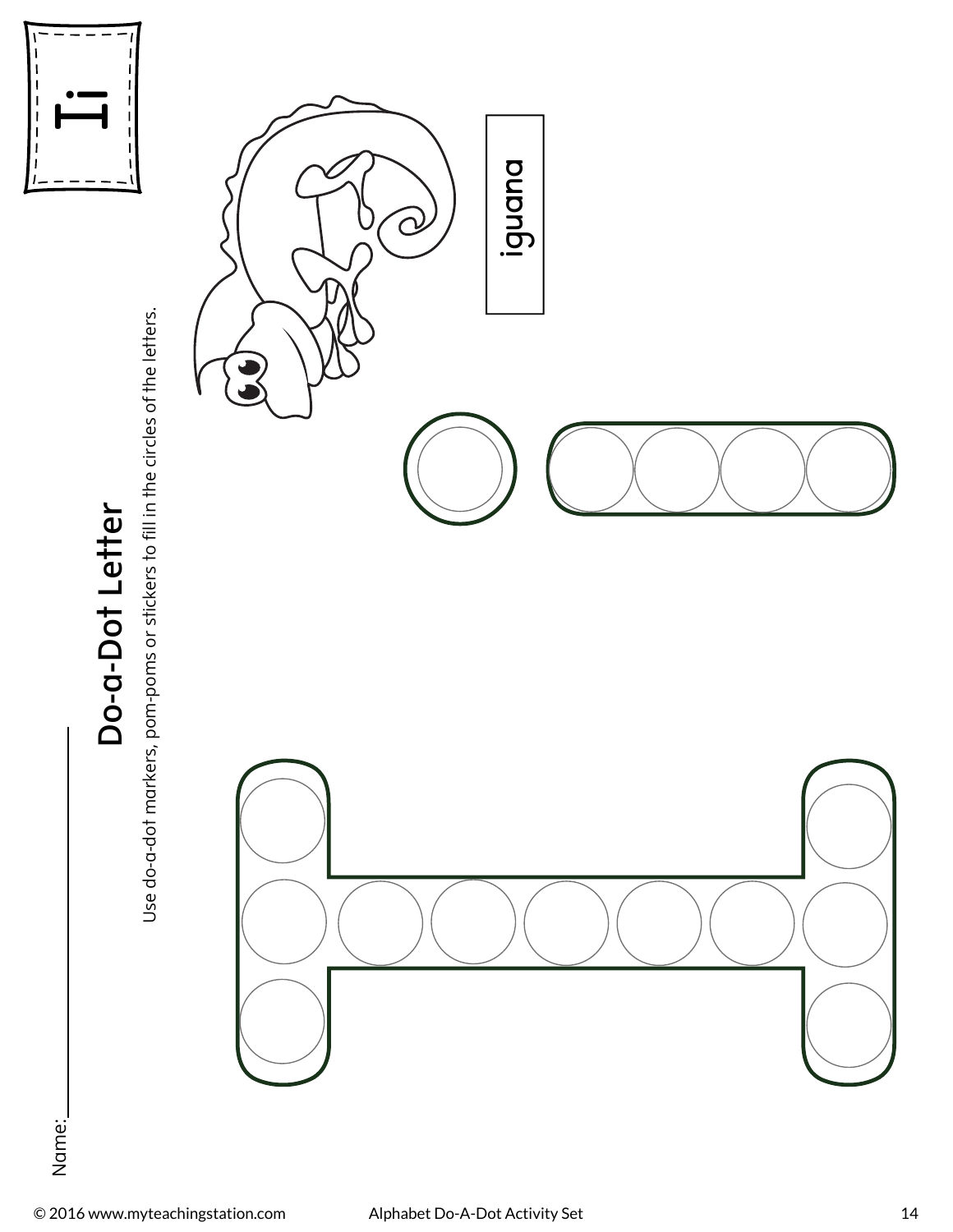

### **Do-A-Dot Letter**

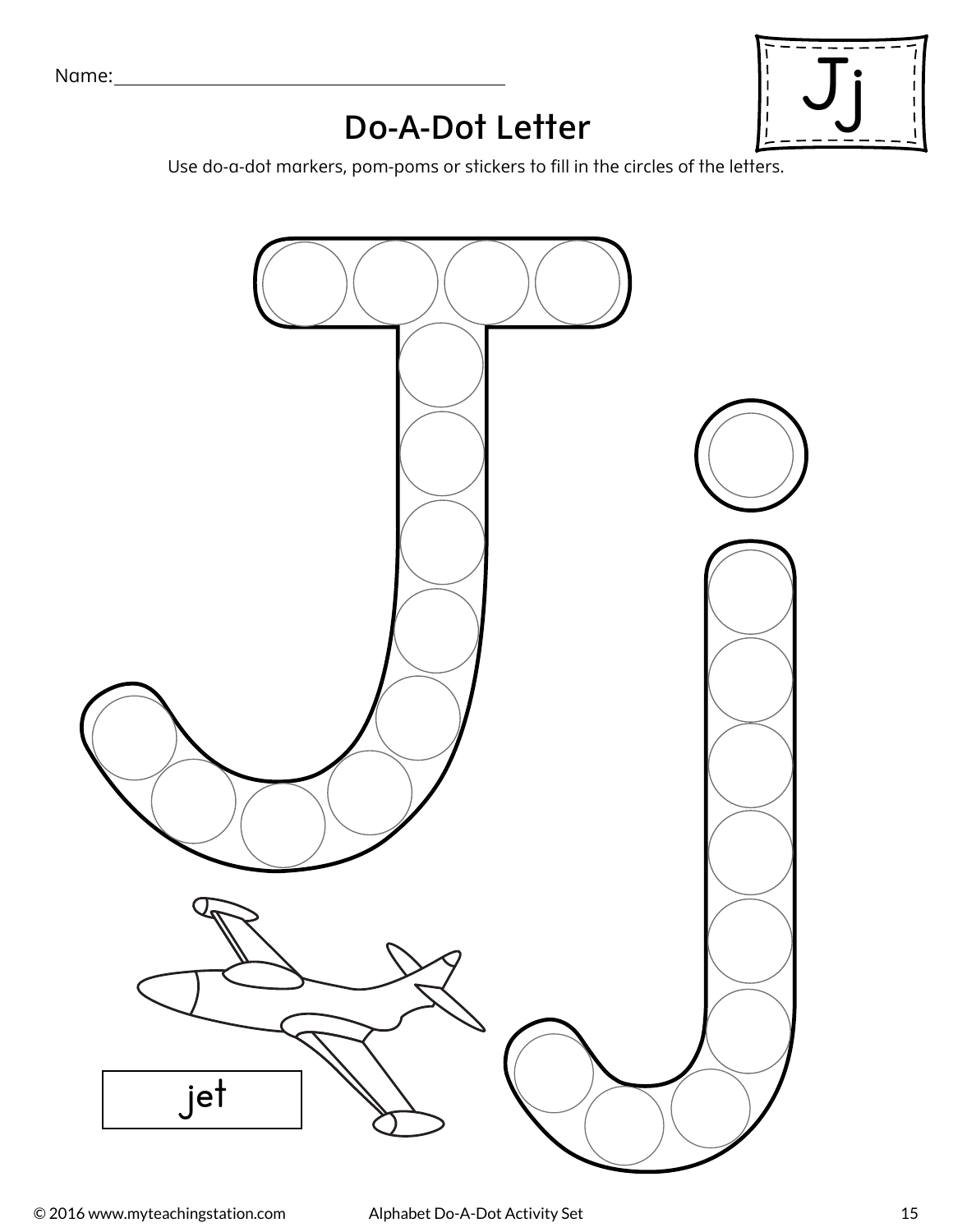

Use do-a-dot markers, pom-poms or stickers to fill in the circles of the letters. Use do-a-dot markers, pom-poms or stickers to fill in the circles of the letters.



Name: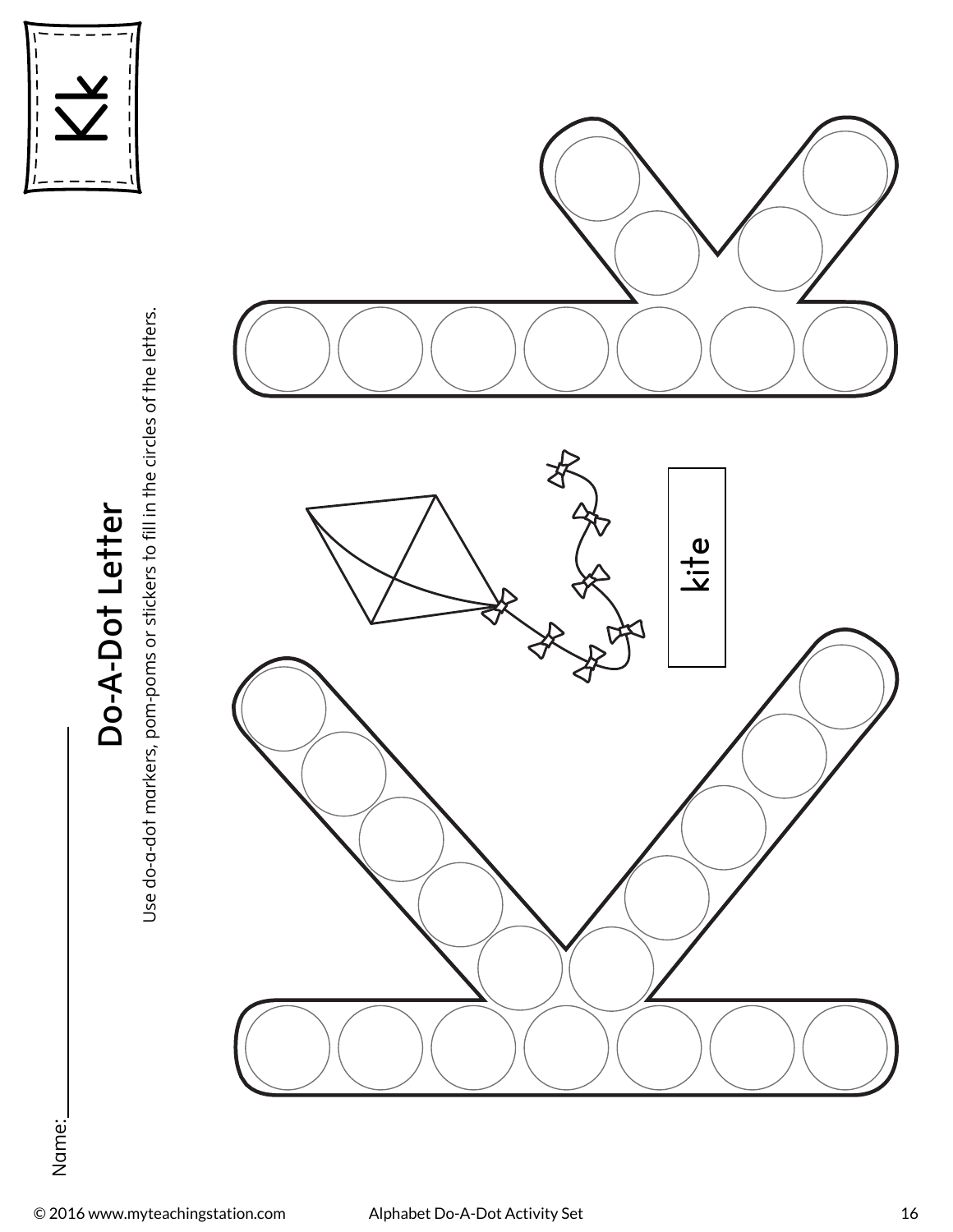

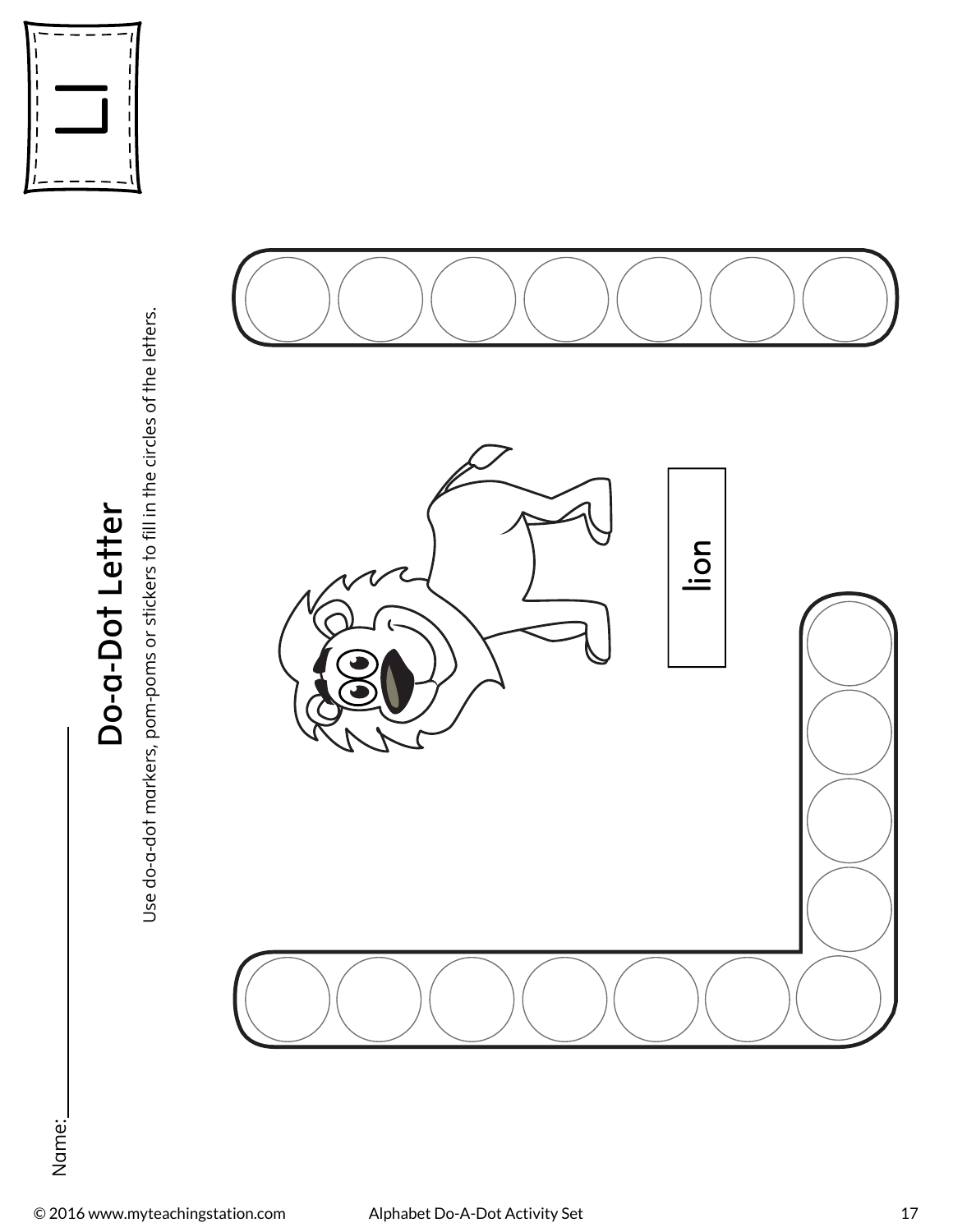

Use do-a-dot markers, pom-poms or stickers to fill in the circles of the letters. Use do-a-dot markers, pom-poms or stickers to fill in the circles of the letters.



Name: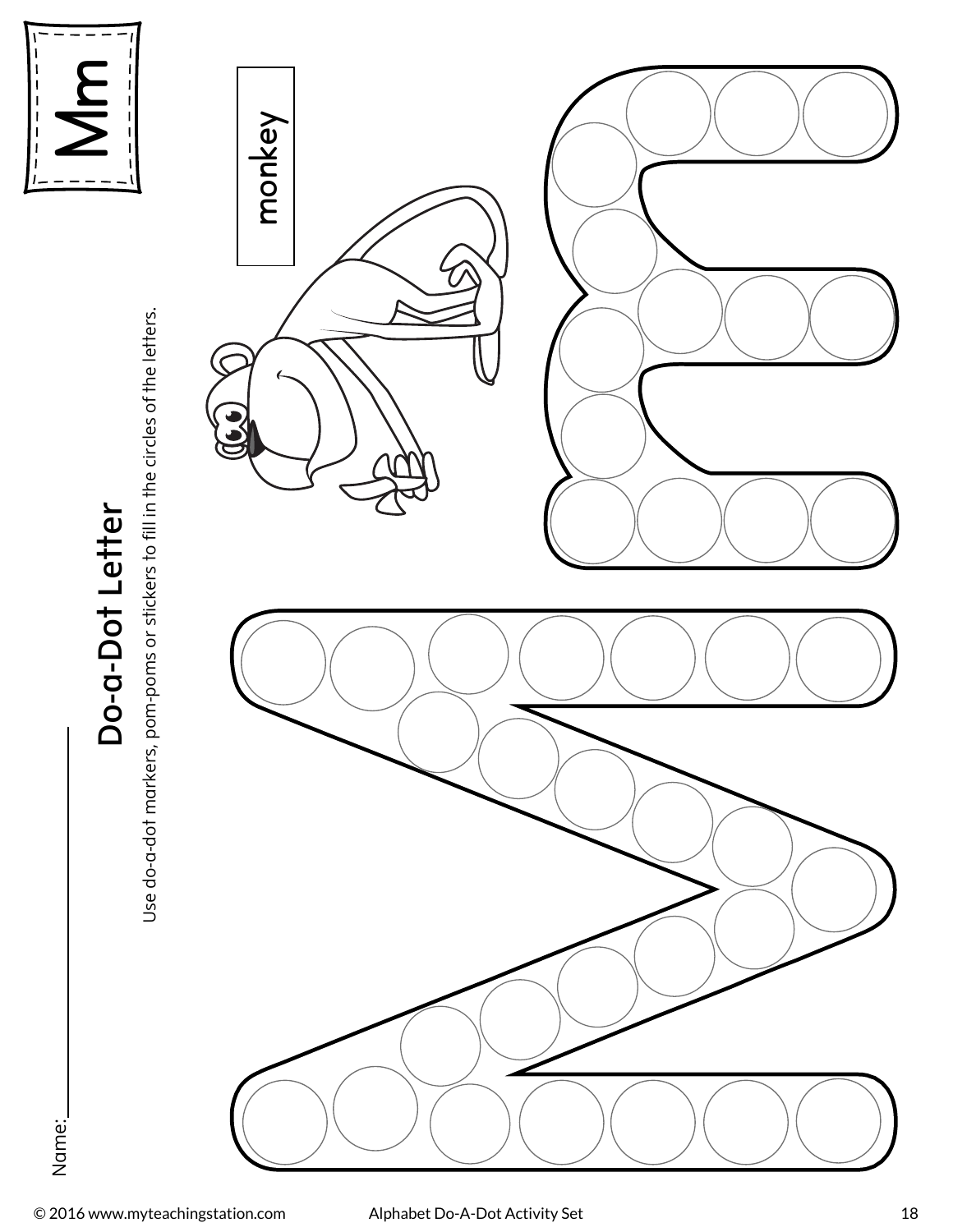

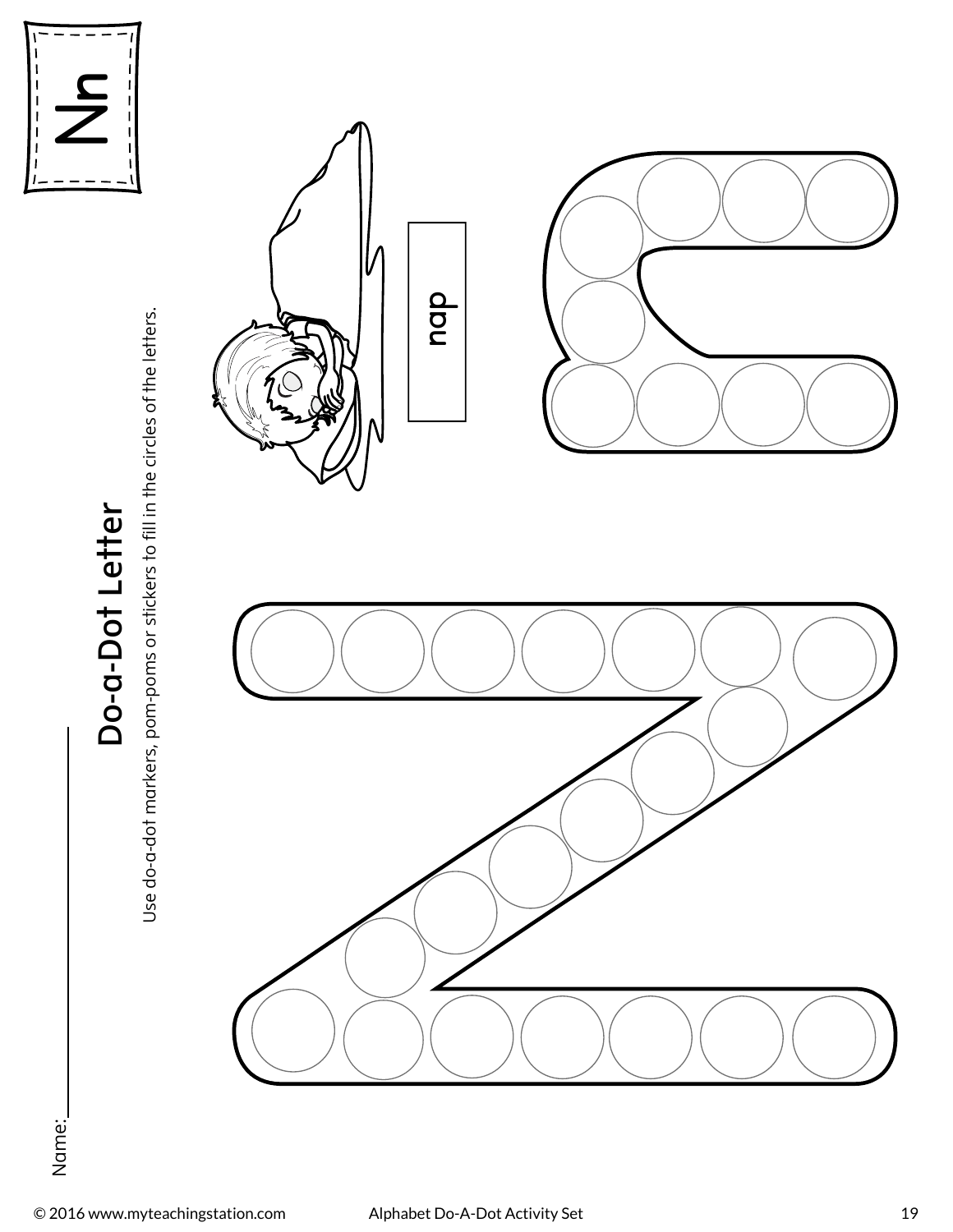

**Do-A-Dot Letter** 

Do-A-Dot Letter

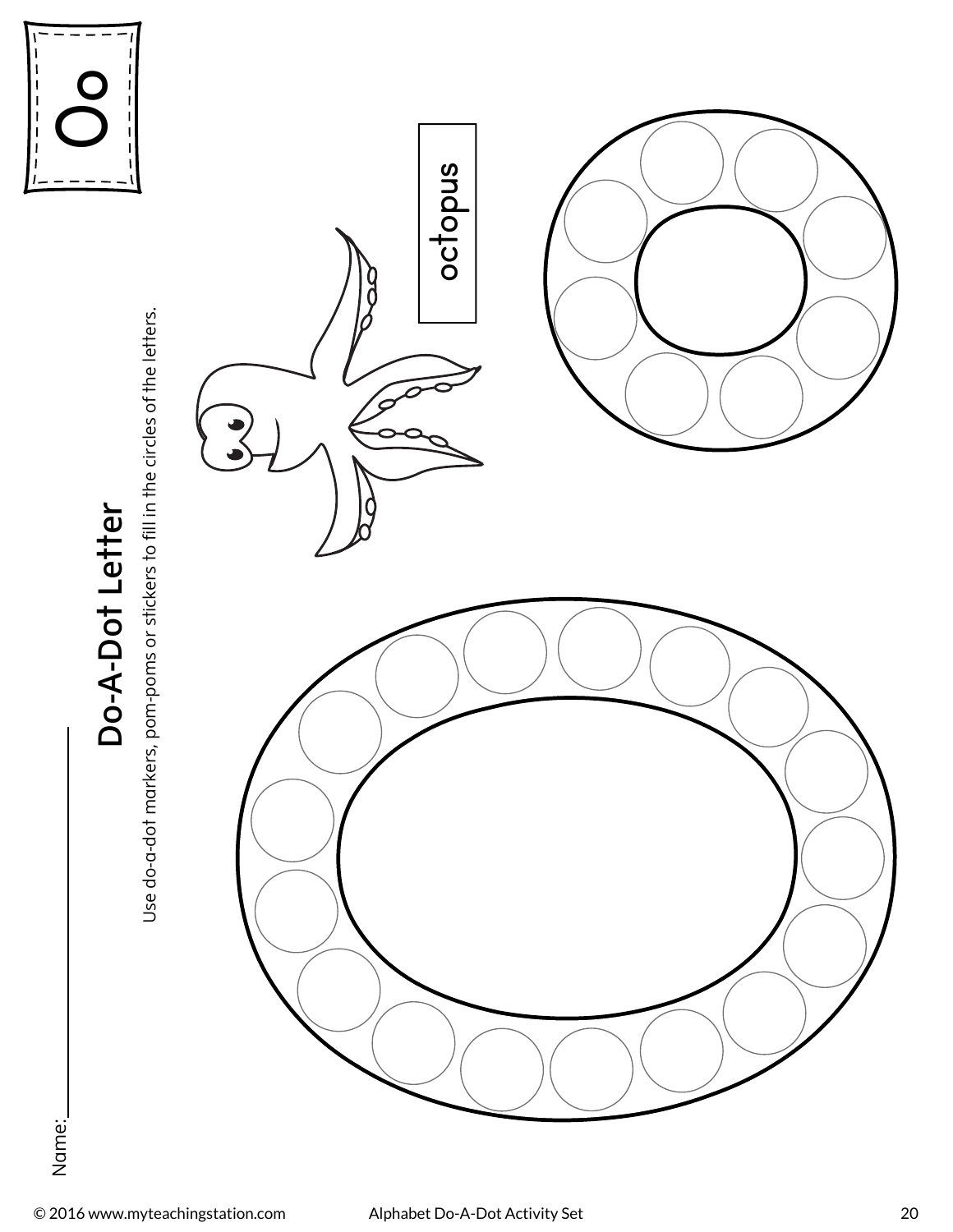Name:



## **Do-a-Dot Letter**

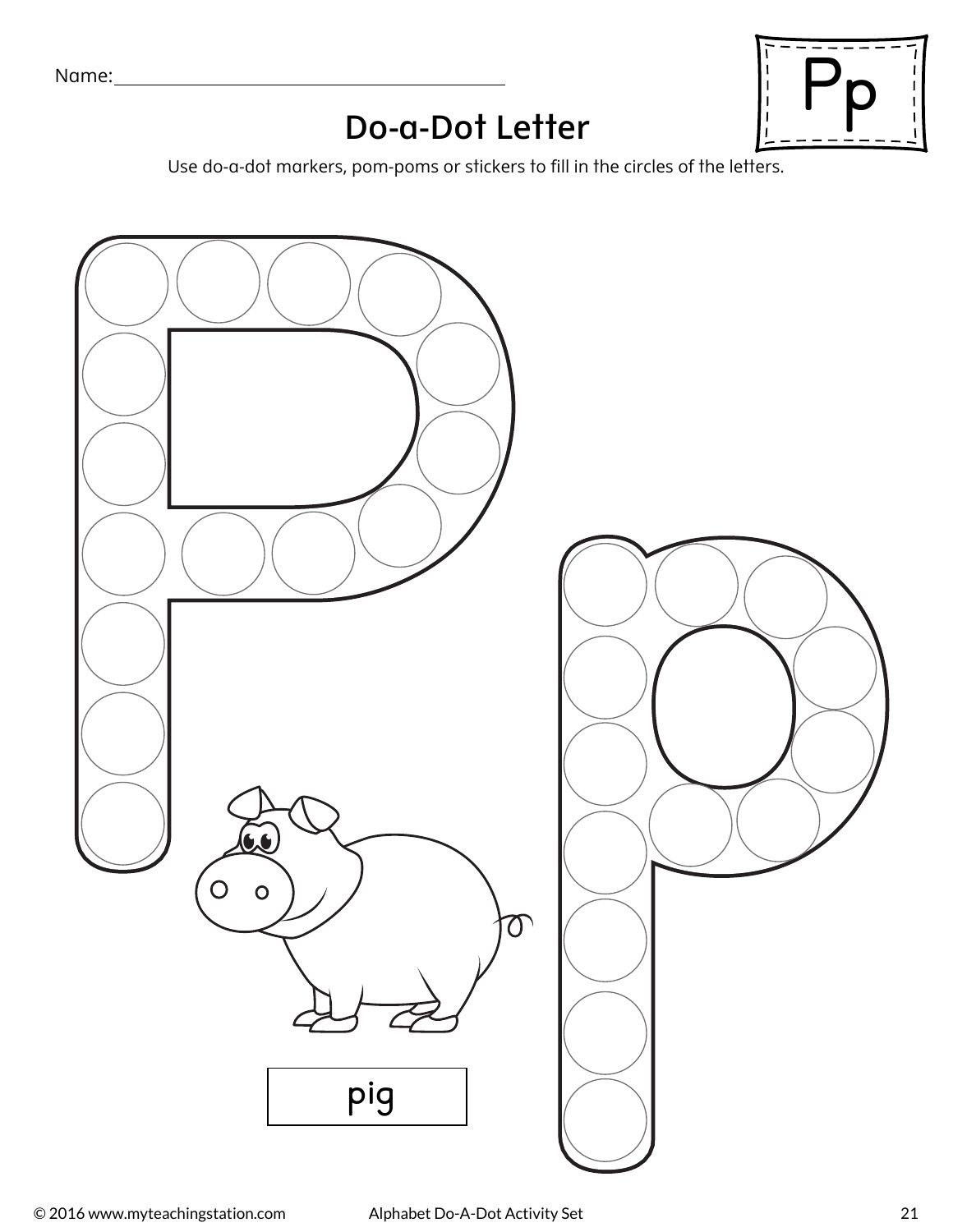Name:

#### **Do-A-Dot Letter**



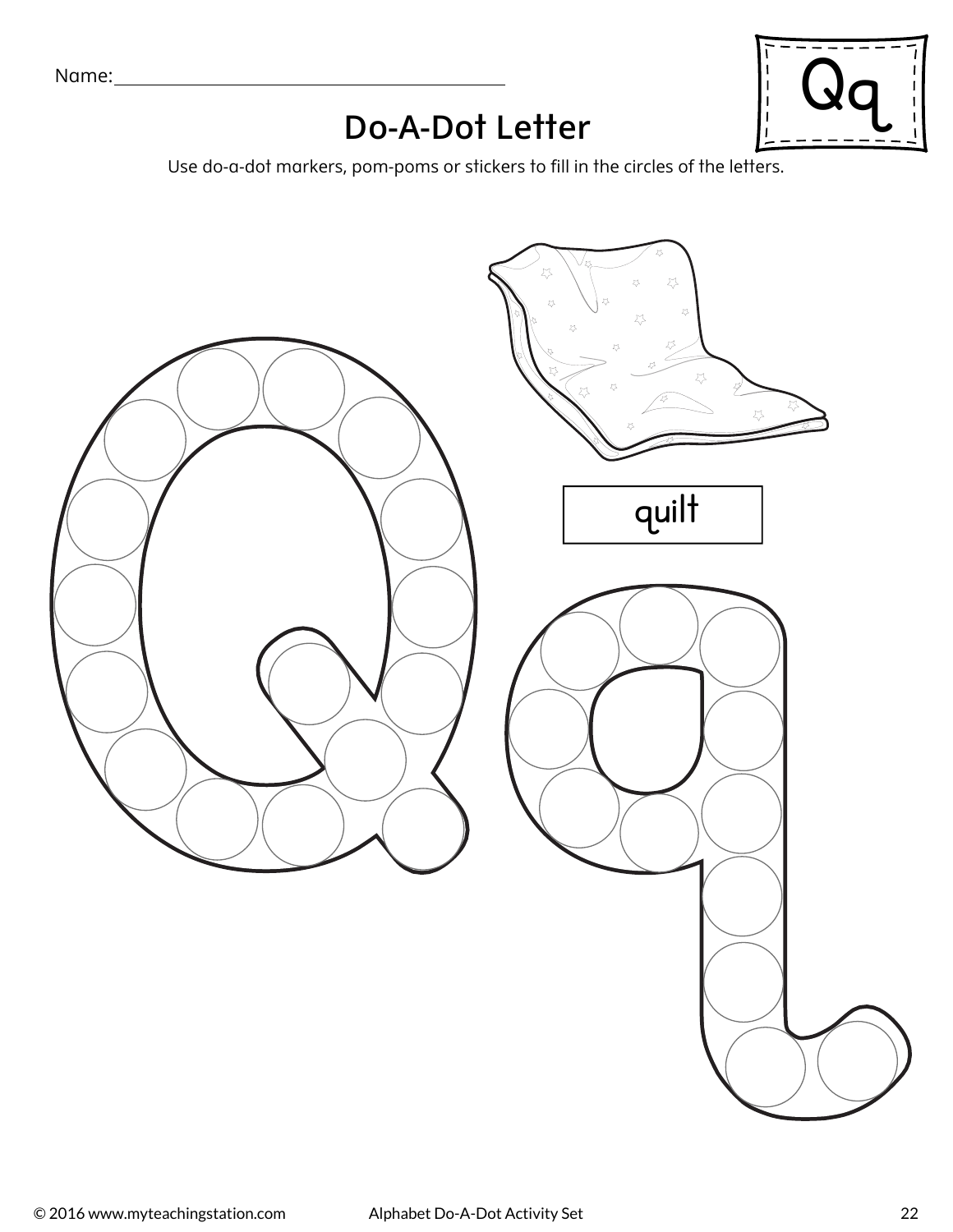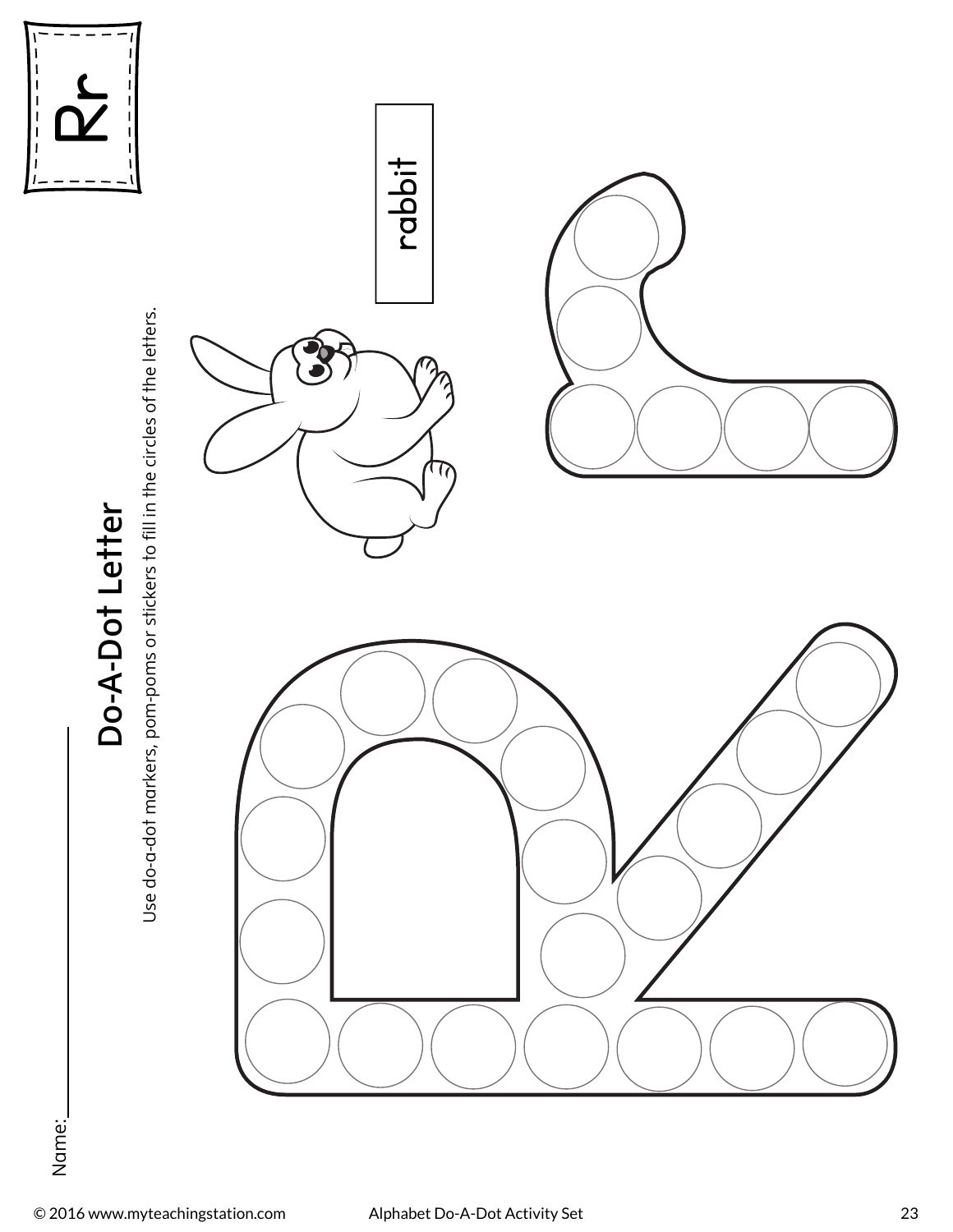

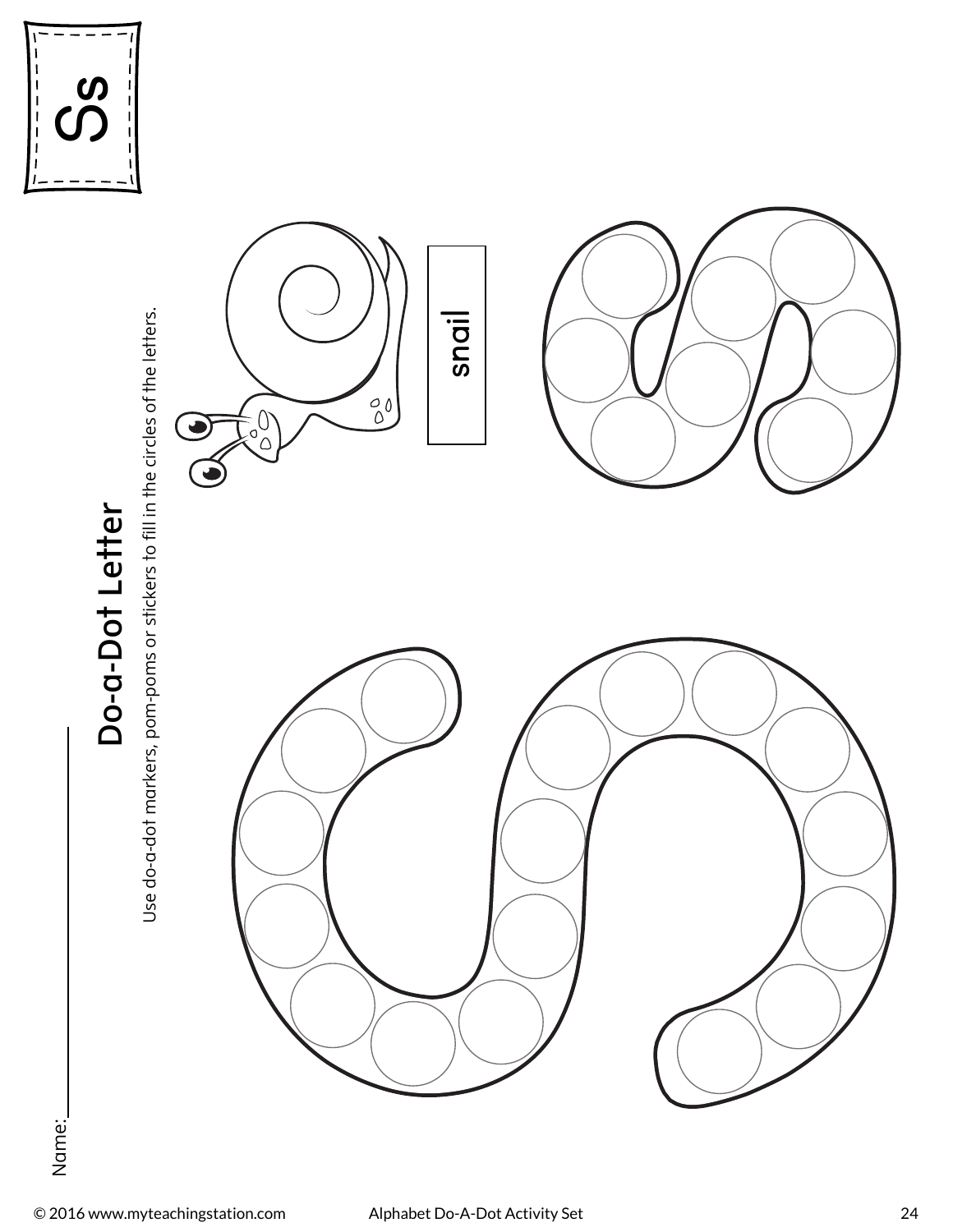

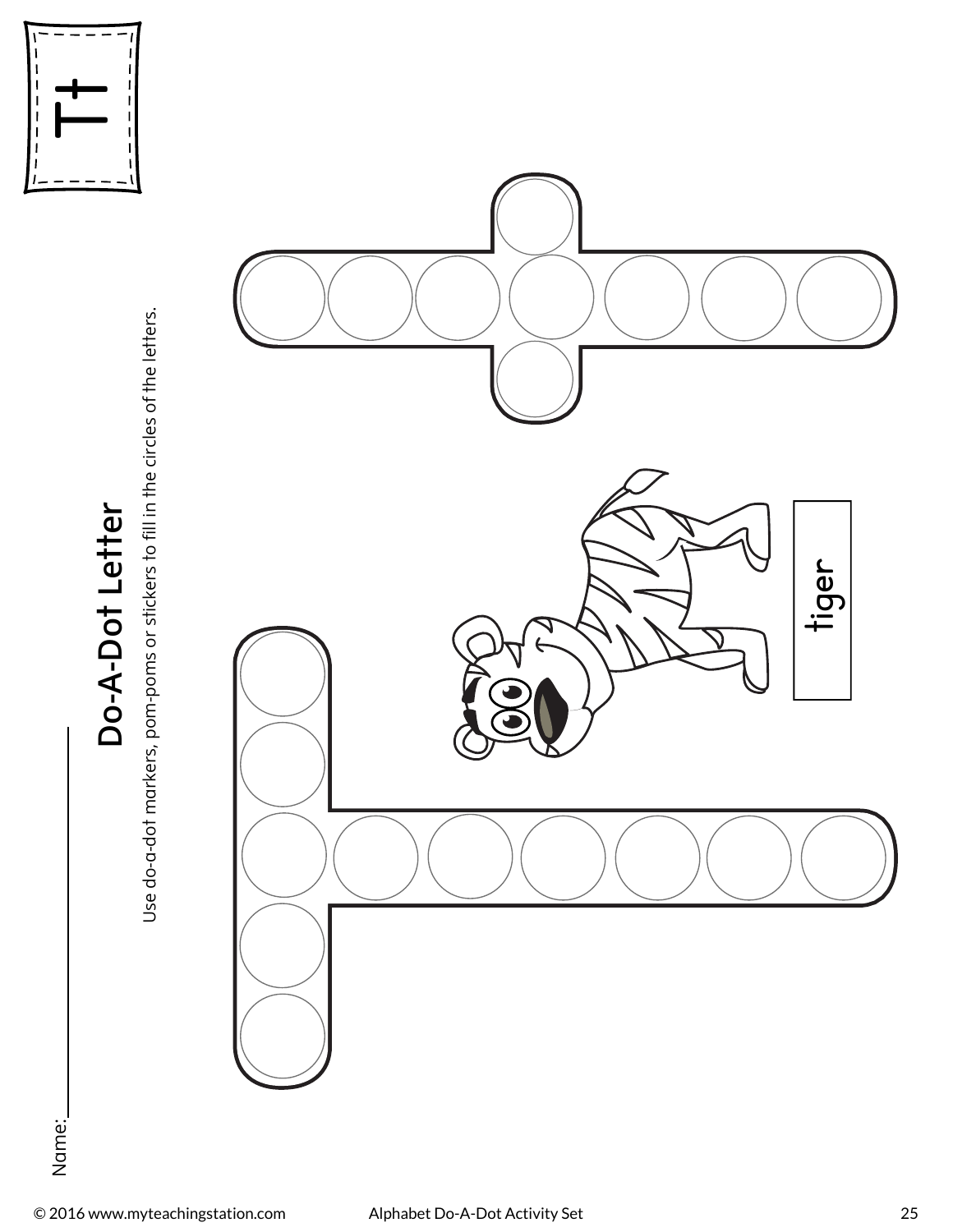



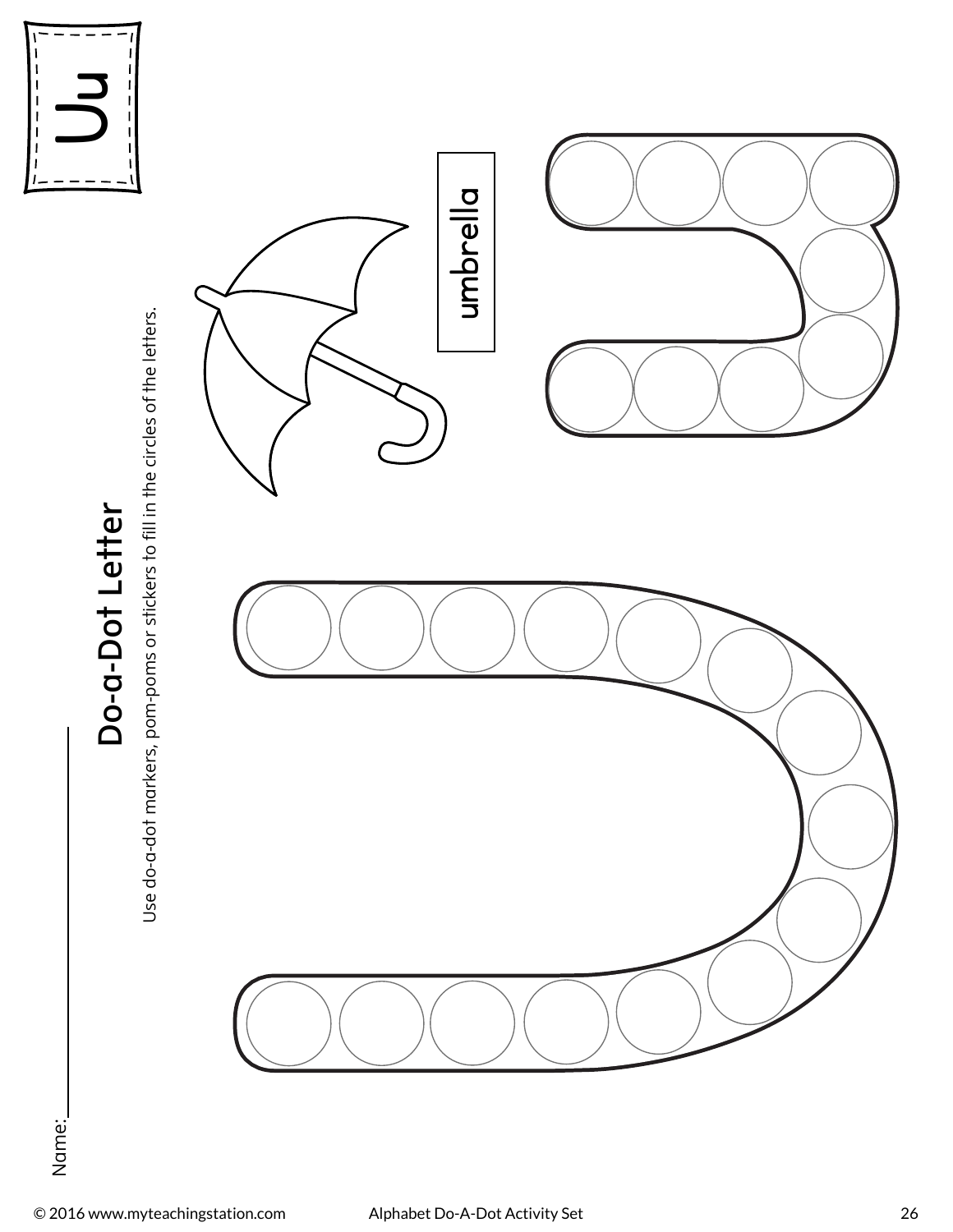

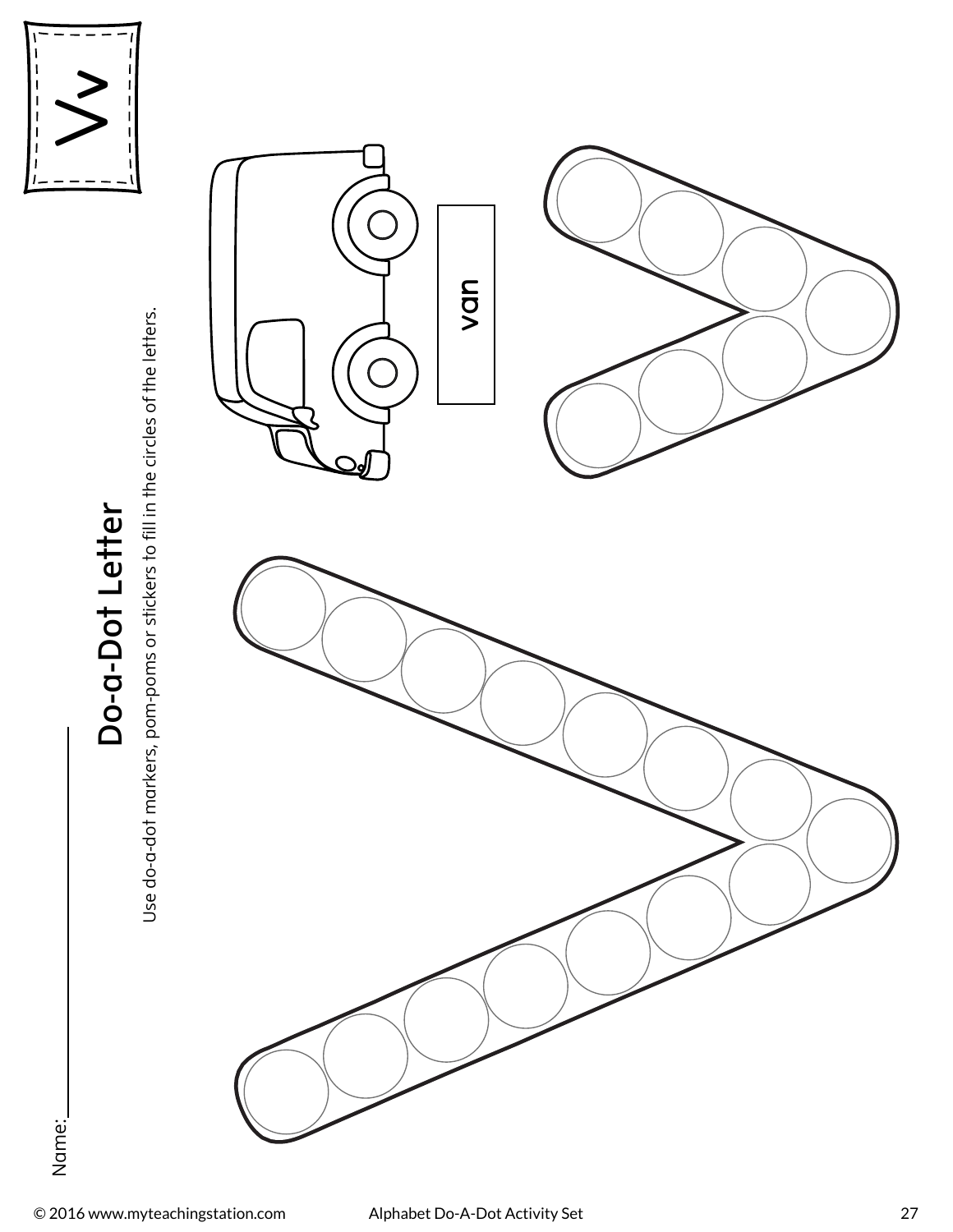



Name: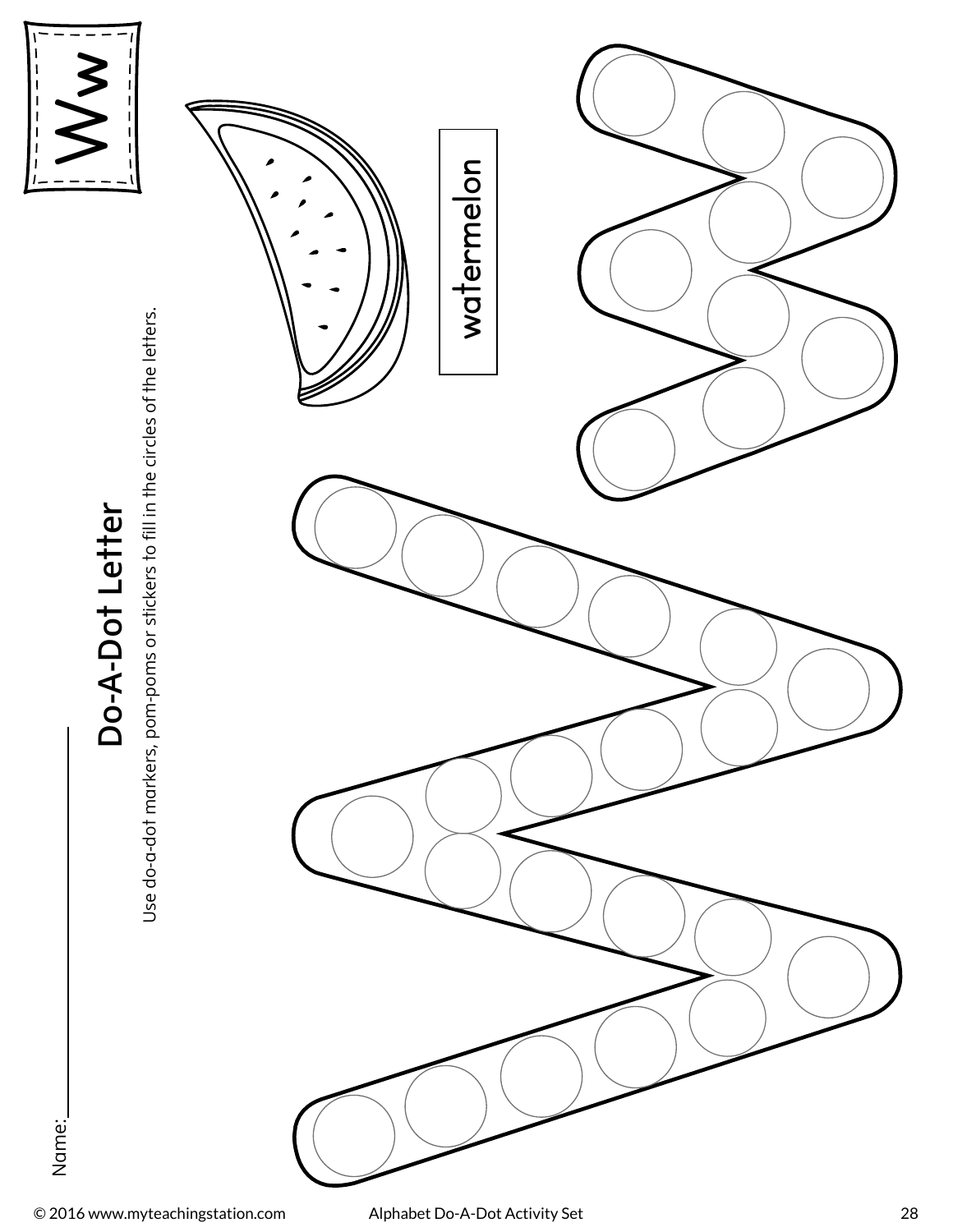

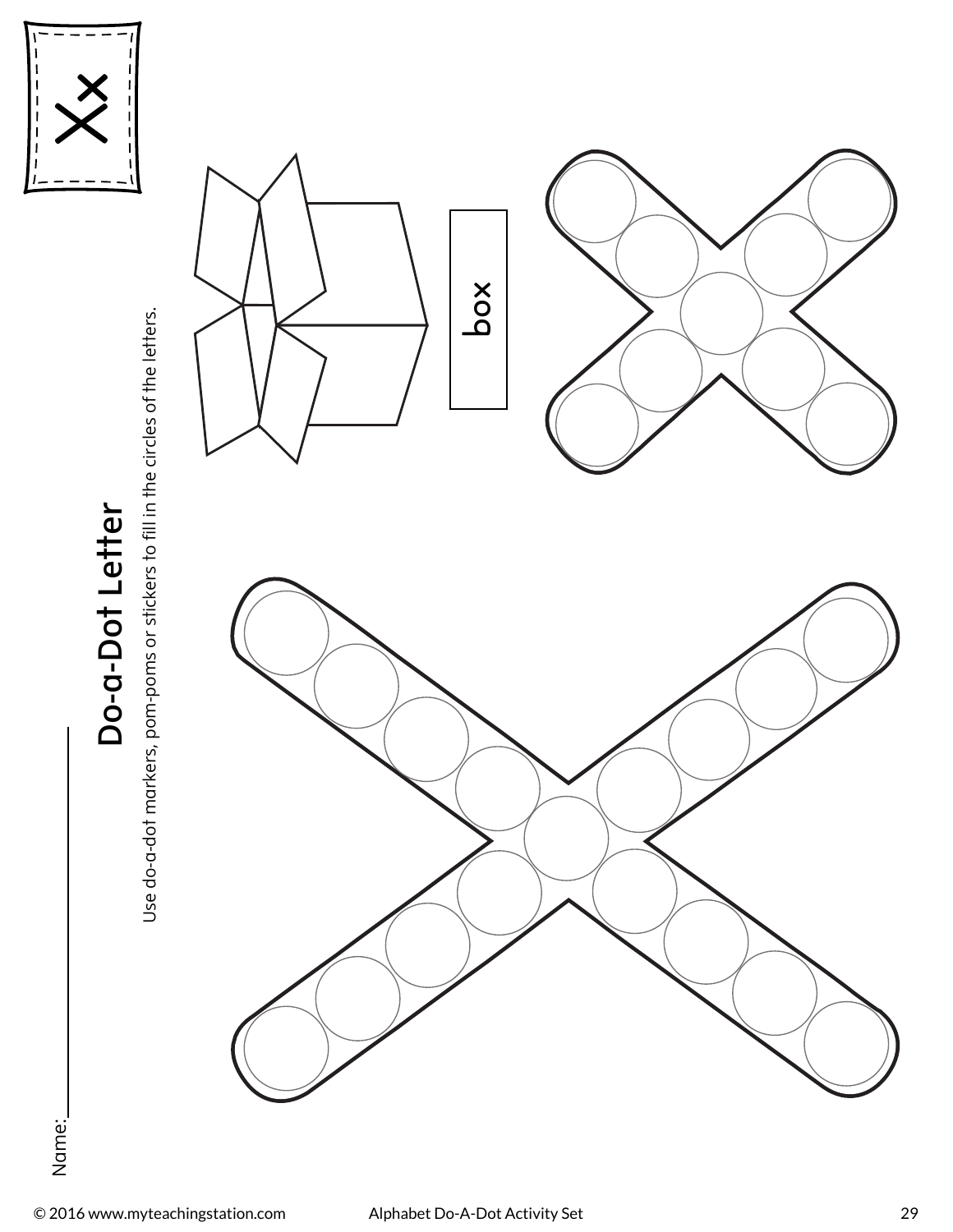

#### **Do-a-Dot Letter**